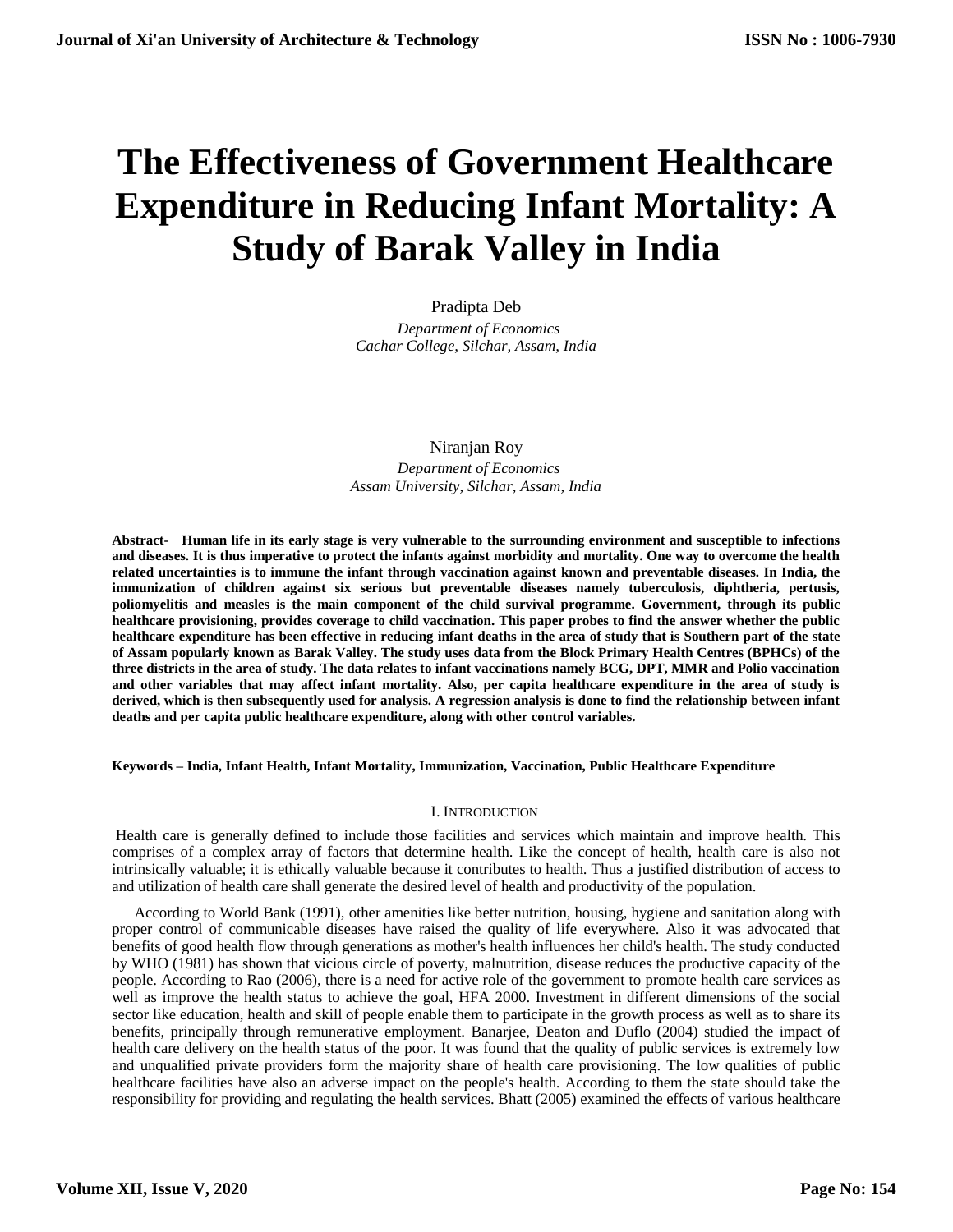financing, regulatory and organizational designs on the efficiency of healthcare delivery system. 24 OECD countries were examined and their efficiency estimated assuming CRS. Under CRS it is assumed that output increases or decreases by the same proportion as inputs.

In India, the immunization of children against six serious but preventable diseases namely tuberculosis, diphtheria, pertusis, poliomyelitis and measles is the main component of the child survival programme. As part of the National Health Policy, the National Immunization Programme is being implemented on a priority basis. The Government of India initiated the Expanded Programme on Immunization (EPI) in 1978 with the objective of reducing morbidity, mortality and disabilities among children from six diseases. The Universal Immunization Programme (UIP) was introduced in 1985-86 with the objective of covering at least 85 percent of all infants against the six vaccine preventable diseases by 1990. This scheme has been introduced in every district of the country. The standard immunization schedule developed for the child immunization programme specifies the age at which each vaccine should be administrated and the number of doses to be given. Routine vaccinations received by infants and children are usually recorded on a vaccination card that is issued for the child. Immunization of children is completed by the age of 23 months, according to WHO guidelines.

According to DLHS-2(2002-04), only 17 percent of the children are fully vaccinated, and around 23 percent have not received any routine vaccination. Coverage of each vaccination is much higher than the percentage fully vaccinated. BCG, the first and second dose of DPT and first dose of Polio vaccine has been given each to more than half of children. About 39 percent of the children have received three doses of DPT, 29 percent of the children received 3 drops of Polio and 36 percent of the children have been vaccinated against measles. Moreover, not all children who begin the DPT and polio vaccination series go on to complete them. The differences between the percentage of children receiving the first and third doses is 25 percent point for DPT and 30 percent points for polio

Male children (18 percent) are more likely than female children (16 percent) to be fully vaccinated. Similarly, male children are also more likely than female children to have received each of the individual vaccinations. The vaccination coverage decreases with increasing birth orders. A large majority of first-order births occur to younger women who are more likely than older women to utilize child health care services. As with the use of child health care services, there is a positive relationship between mother's education and children's vaccination coverage.

The healthy being of the mother and the child is the prerequisite for the development of any society. The fourth goal of the Millennium Development Goal of the United Nations envisages the reduction of under-five mortality rate by two-third between 1990 and 2015( Target 4A) and the fifth goal sets to reduce maternal mortality ratio by threequarters (Target 5A) as well as to create accessibility to reproductive health for all (Target5B)

According to the Mission Document of NRHM, public health expenditure in India had declined from 1.3 per cent of GDP in 1990 to 0.9 per cent in 1999. Vertical health and family welfare programs had limited synergy at operational levels. There was a lack of community participation affecting the effectiveness and efficiency of programs. High regional inequalities in the availability as well as lack of accessibility to economical health facilities were a few reasons behind the govt. decision to launch NRHM in 2005. Since then, govt. involvement as well as public expenditure in health sector has witnessed a significant change. How effective has been the implementation of this mission and how significant has been its presence on the health outcomes especially in case of infant health, is the major look-out of this study.

Assam is divided into 33 administrative geographical units called districts. Barak Valley comprises of three of these districts. The Barak Valley, located in the southern region of Assam, is named after the Barak River. It consists of three districts of Cachar, Karimganj and Hailakandi. The total geographical area of the Valley is 6922 sq. km. This constitutes 8.9 percent of the total geographical area of Assam. The region is surrounded by Manipur in the East, Tripura and Bangladesh in the west, Mizoram in the south and North -Cachar Hills and Meghalaya in the North. A comparative study of the annual average growth rate of population for different decades was done for Barak Valley in comparison to Brahmaputra valley, Assam and India (Bhattacharjee P R, Nayak P). The data revealed that during the last five decades, Barak valley witnessed fluctuating growth rate of population.

The average literacy rate of Barak Valley (78.45 per cent) is higher than the state average as well as that of the national average. Although the female literacy is lagging behind the male literacy rate, the urban literacy rate is far better than the rural. Female literacy is the lowest in the Hailakandi district of the valley but still it shows a better picture compared to the state female literacy level as well as the national figure. Female literacy plays a very important role in the improvement of maternal and child health, because it plays a vital role in the generation of awareness in mothers regarding their own health, their child's health and the importance of vaccinations and the knowledge about and benefits of prevailing government health related schemes and availing them.

The economy of Barak valley is agrarian based and financially weak with a majority of rural population.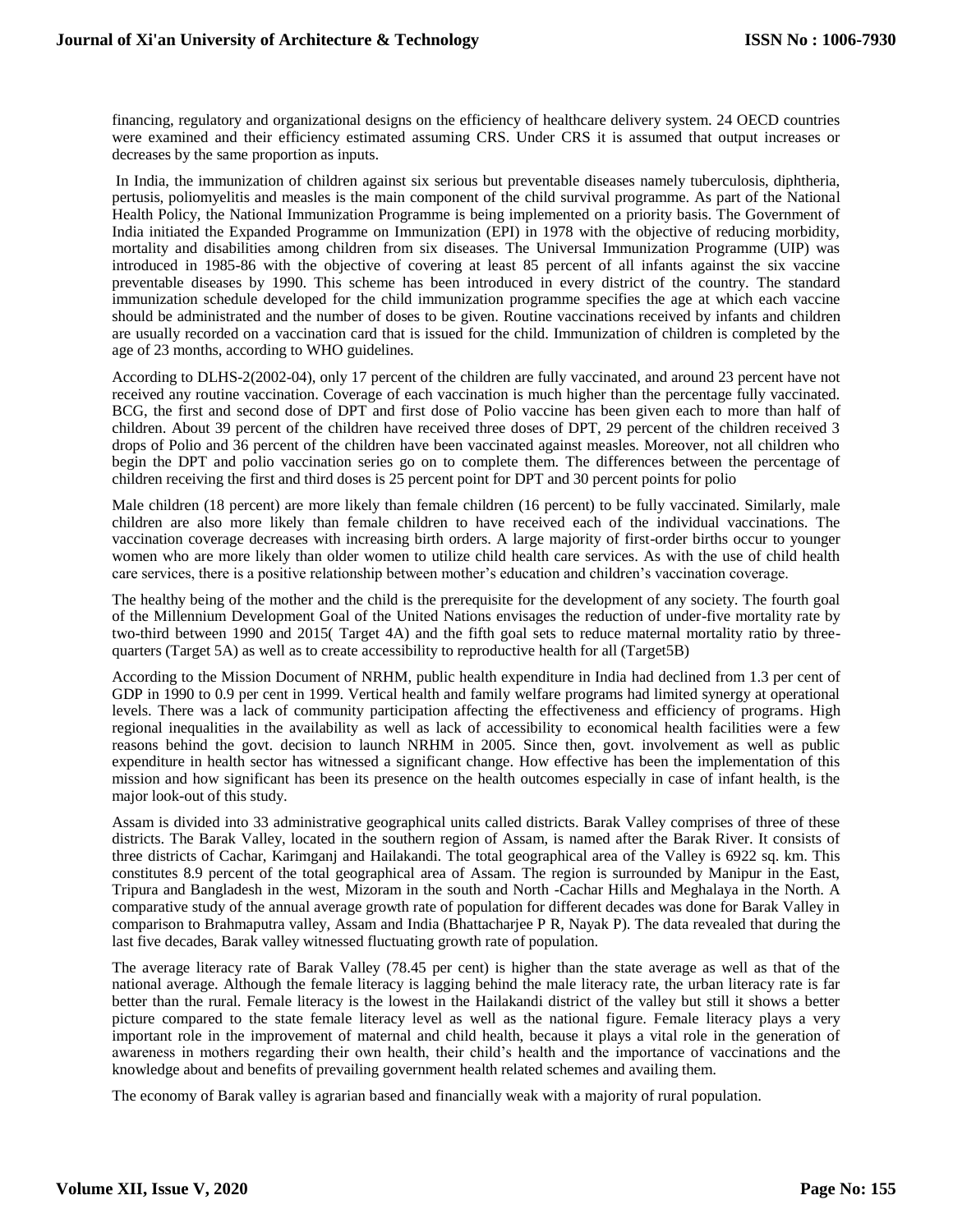# II. OBJECTIVE

The objective of the paper is to find out whether the public healthcare expenditure has been effective in reducing infant deaths in the area of study that is Barak Valley. Infant mortality has a negative relationship with vaccination and immunization. Government, through its public healthcare provisioning, provides a significant coverage to child vaccination. Using those data, the paper tries to probe into the relationship between healthcare expenditure, healthcare provisioning and its impact on infant mortality.

## III. METHODOLOGY

The study uses data related to infant vaccinations namely BCG, DPT, MMR and Polio vaccination, from the Block Primary Health Centres (BPHCs) of the area of study. The three districts which fall under the area of study are further divided into Block Primary Health Centres (BPHCs) for the disbursement of medical services in the rural areas. Each BPHC caters to a number of villages that fall under its purview. The Accredited Social Health Activists (ASHA) are the community health workers appointed under NRHM and working under the BPHCs. They undertake door-to-door survey of would-be and new mothers and infants and provide services and counseling related to pregnancy, child birth, post-partum care and infant care. Also they provide vaccination services. Thus all vaccinations done in an area is properly documented. These data are accessed through HMIS portal of the government. The study also required data related to per capita healthcare expenditure. This has been obtained from the accounts departments of the regional and local NRHM offices. The relevant data for the past five years are taken. Subsequently, a regression analysis is done to find the relationship between infant deaths and per capita public healthcare expenditure, along with other control variables.

#### IV. RESULTS AND DISCUSSION

In order to examine infant mortality status, the relation between Public expenditure and percentage of Infant death has been examined by using the following regression model:

 (1) *it <sup>i</sup>Pcexit itN <sup>u</sup>it Infd*

Where Infd<sub>it</sub> indicates percentage of infant deaths in i<sup>th</sup> block Barak valley region of Assam and t stands for time period. PCex<sub>it</sub> stands for the per capita public expenditure for i<sup>th</sup> block in that period and N<sup>/</sup> indicates vector of other

variables supposed to influence maternal safe delivery of child. A negative value of  $\hat{c}_i$  (coefficient of Pcex<sub>it</sub>) would provide evidence for encouraging impact of public expenditure on child health. On the basis of the review of

literature in Chapter-2 some other control variables affecting Infant deaths have been identified.

The final specification of the model is,

$$
Infd_{it} = \alpha + \partial_i Pce_{it} + \pi_1 Bcg_{it} + \pi_2 Mmr_{it} + \pi_3 Pnc_{it} + \pi_4 Cipd_{it} + \pi_5 Tt + \pi_6 Drd_{it} + u_{it} - (2)
$$
  
Where,

Bcg=>percentage of BCG vaccinated infants to total number of live births in that year. A negative and significant value of the coefficient indicates impact on number of infant death.

Mmr => Maternal mortality rate i.e number of deaths of expected mother per 100000 live births. The relation with dependent variable is expected to be positive as higher deaths of mother lead to higher infant deaths..

Pnc => Post natal care complications attended by the health delivery system. Trained management of PNC crisis reduces the risk of death of the mother and infant after child birth. As such negative and significant value of the coefficient will lower number of infant deaths.

Cipd=> Child admitted in indoor patients departments for serious complications indicates deterioration of health conditions. The relation with dependent variable is expected to be positive.

Tt=> TT injection administered to mother builds immunity against tetanus infection. This is another major cause of maternal and child death due to sepsis and infection. The relation with dependent variable is expected to be negative. Drd=> Diarrhea and Dehydration in children aged 0-5 yrs to total childhood diseases (0-5 yrs). A higher percentage of Diarrhea and Dehydration lead to more chances of infant deaths. The relation with dependent variable is expected to be positive.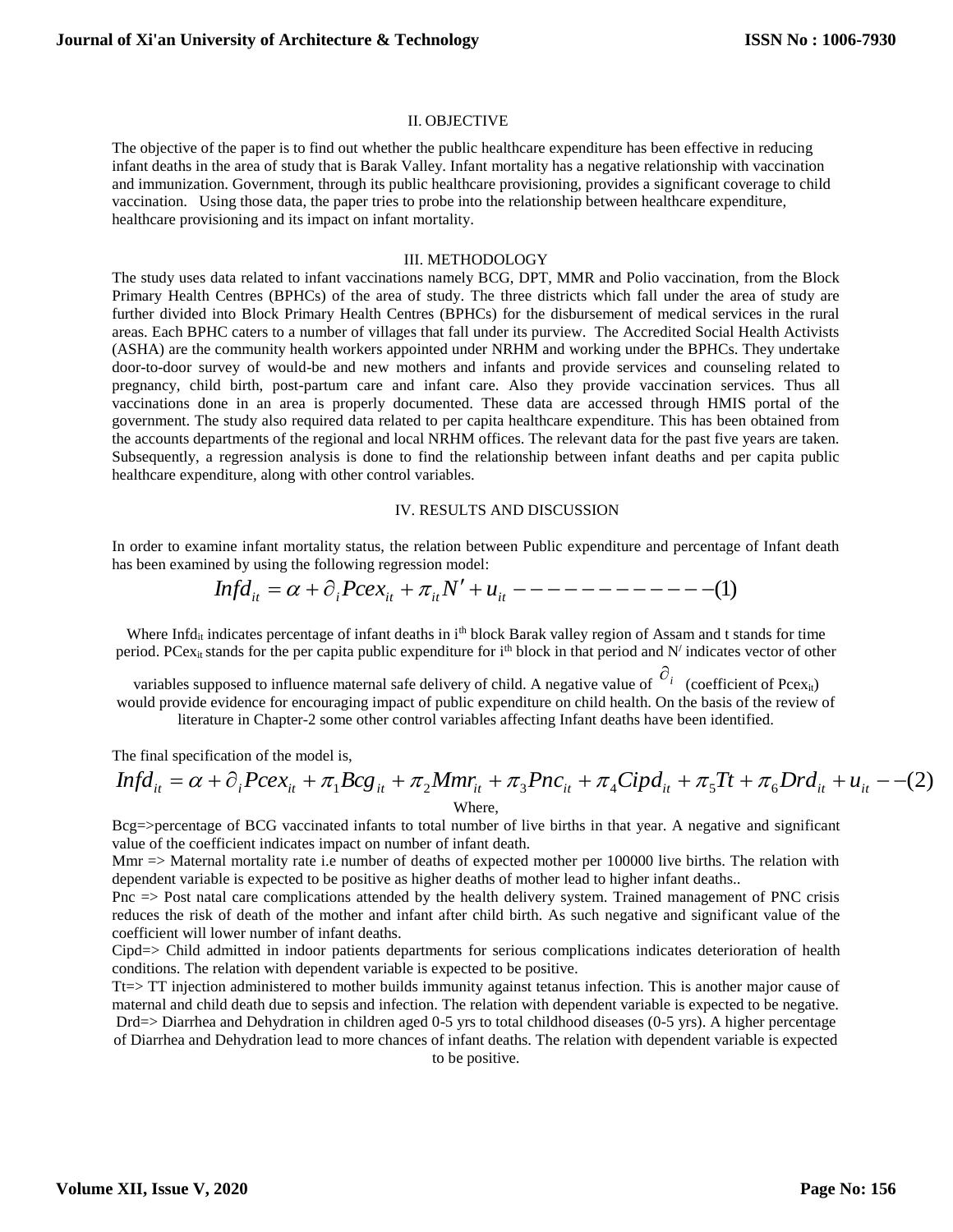The data used for the variables covers the period 2011-12 to 2015-16 on the basis of the availability of time series

data for all the variables.  $u_{it}$  is disturbance term and assumed to be independently and identically distributed. The most important issue in estimation is the choice between pooled OLS method and a method that allows for statespecific effects. Therefore, we have applied the Redundant Fixed Effect (RFE) test to choose between the pooled OLS and fixed-effect methods. Rejection of pooled OLS method indicates that marginal effect of maternal health delivery system is not uniform across all the block in the Barak Valley region of Assam. Results are reported in Table 1.

| Table 1: Results of Fixed Effect GLS Regression <sup>1</sup> |                 |                      |
|--------------------------------------------------------------|-----------------|----------------------|
| Coefficients                                                 | Value of        | t-statistic          |
| Coefficients                                                 |                 |                      |
|                                                              |                 |                      |
| Constant                                                     | 0.99            | $2.36***$            |
| Pcex                                                         | $-0.0001$       | $-0.100$             |
| Bcg                                                          | $-0.0006$       | $1.74*$              |
| Mmr                                                          | 0.005           | $1.68*$              |
| s <sub>Pnc</sub>                                             | $-0.06$         | $-2.08**$            |
| Cipd                                                         | 0.02            | $2.56***$            |
| Tt                                                           | $-0.001$        | $-2.65***$           |
| Drd                                                          | 0.004           | $1.92**$             |
| $= 0.78$                                                     | RFE= $14.40***$ | $F-$ ststs= 14.63*** |

Note:  $(*)$  (\*\*) and (\*\*\*) indicate significant at 10%, 5% and 1% level.

\*Cross-section SUR (PCSE) standard errors & covariance (d.f. corrected)

<sup>+</sup>Greater than lower and upper Durbin-Watson theoretical values at 5% level of significance

All the cross-section fixed effects are non-zero; as such presence of fixed effect is confirmed. However to confirm suitability of fixed effect model, we perform Redundant Fixed Effects Tests, the result of which is reported in Table 1.

The superiority of fixed effects model over the constant coefficients (pooled OLS) model is reinforced by the highly significant F-statistic. Also the computed value of Durbin-Watson test statistic in constant coefficient model indicates presence of positive autocorrelation when compared with theoretical value. The redundant fixed effects test shows whether fixed effects are necessary or not. Here, the null hypothesis is that the constant term is the same for all blocks in the Barak valley, and the alternative hypothesis is that constant term for each state is different (presence of fixed effects). As the estimated test statistics 14.50 is significant at the 1% level we reject the null hypothesis. Hausman test has also been performed to confirm the suitability of fixed effect model.The coefficients of all the explanatory variables (except Pcex) is found to be statistically significant and as per the expected relations. Thus number of infant deaths has been influenced by BCG vaccines, TT injections, maternal mortality, post natal care, critical illness of child leading to indoor hospital admissions, and higher incidences of Diarrhea and Dehydration. The negative value of coefficient of per capita public heath expenditure implies positive impact of health expenditure but the value is not found to be statistically significant. This may be due to variation in allocation of expenditure in different heads of public heath comprising ante natal and post natal components.

#### V.CONCLUSION

Child health is very much related to maternal health as a healthy mother produces a healthy baby. The global goal has been to reduce mortality and morbidity among mothers, infants and pre-school children. Review of literature shows that no healthcare system has achieved level of spending sufficient to meet all its client needs for healthcare. This is because resources are scarce and wants are unlimited. Thus economics of health lies in understanding the cost, capital and recurring expenditure and depreciation involved. Health expenditure is something which is showing

l

<sup>&</sup>lt;sup>1</sup>Cross-section SUR (PCSE) standard errors & covariance (d.f. corrected)